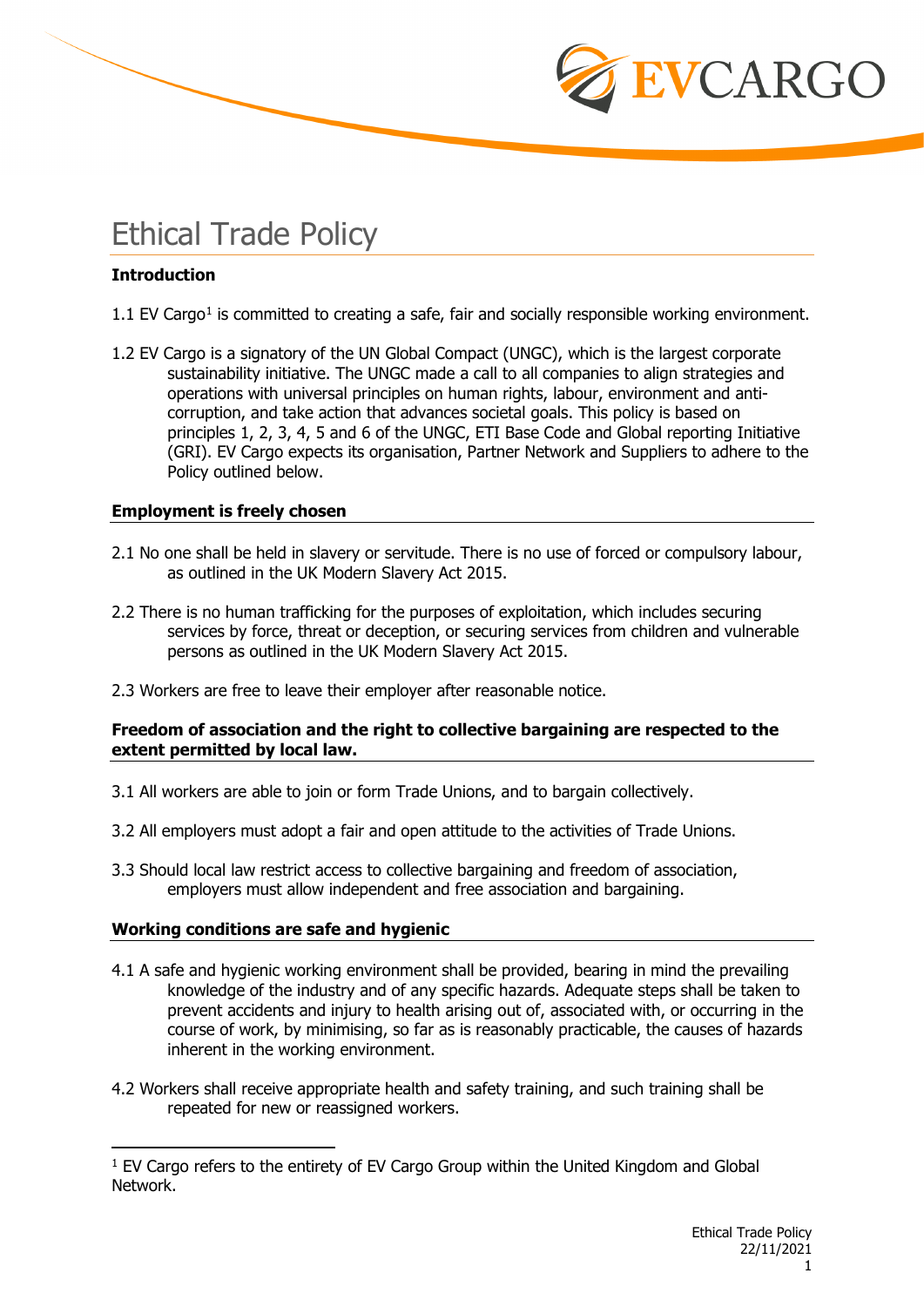

- 4.3 Accommodation, where provided, shall be clean, safe, and meet the basic needs of the workers.
- 4.4 The company observing the Policy shall assign responsibility for health and safety to a senior management representative.

#### **Child labour shall not be used**

- 5.1 There shall be no use of child labour which shall be exploitative or shall jeopardise the health, safety, educational development or morals of any child.
- 5.2 Persons under 18 shall not be employed to work at night or in hazardous conditions. The relevant age laws of the employing country shall be respected.

#### **Living wages are paid**

- 6.1 Wages shall always be enough to meet basic needs and provide some discretionary income.
- 6.2 Wages and benefits paid shall meet, at a minimum, national legal standards or the industry benchmark- whichever is higher.
- 6.3 All workers shall be provided with written and understandable information about their employment conditions in respect to wages before they enter employment and about the particulars of their wages for the pay period concerned each time that they are paid.
- 6.4 Deductions from wages as a disciplinary measure shall not be permitted nor shall any deductions from wages not provided for by national law be permitted without the expressed permission for the worker concerned. All disciplinary measures should be recorded.

#### **Working hours are not excessive**

- 7.1 Working hours comply with national laws and known benchmark industry standards.
- 7.2 Workers should not, on a regular basis, work more than 48 hours per week.
- 7.3 All workers should be provided with at least one day off for every seven-day period.
- 7.4 Overtime should be voluntary and not exceed 12 hours per week.
- 7.5 Overtime should not be demanded on a regular basis.

#### **No discrimination is practised**

8.1 There is no discrimination in hiring, compensation, access to training, promotion, termination or retirement based on race, caste, national origin, religion, disability, gender, marital status, sexual orientation, union membership or political affiliation.

#### **Regular employment is provided**

9.1 Employers must, unless unavoidable, provide regular employment based on a recognised employment relationship established through national law and practice.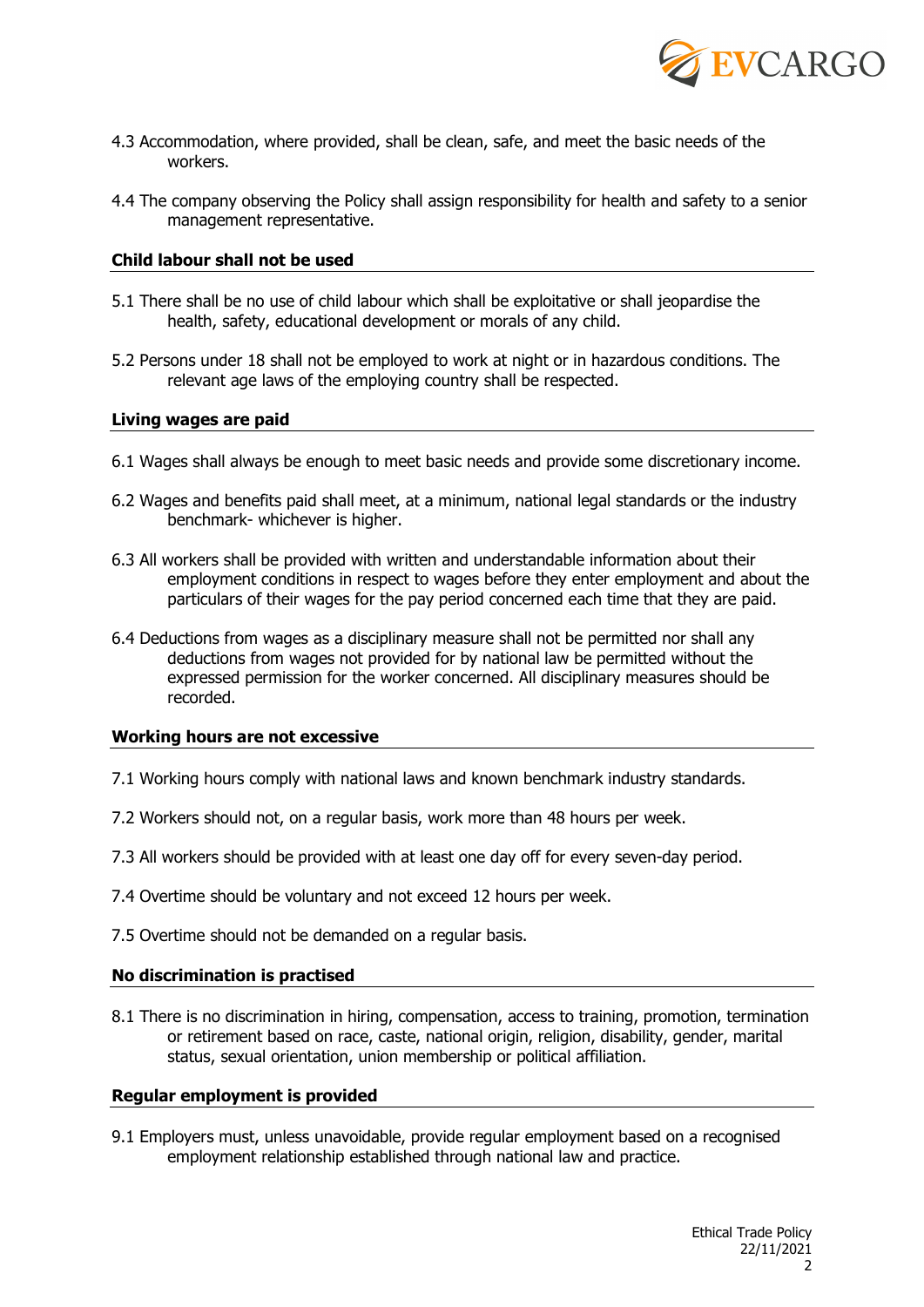

9.2 Employers shall not avoid providing regular employment by means of labour- only when contracting, sub-contracting or home working arrangements or through apprenticeship schemes where there is no real intent to impart skills or provide regular employment, nor shall any such obligations be avoided through the excessive use of fixed term contracts of employment.

## **No harsh or inhumane treatment is allowed**

10.1 Physical abuse or discipline, the threat of physical abuse, sexual or other harassment and verbal abuse or other forms of intimidation shall be prohibited.

## **No bribery or inducement is permitted**

11.1 No bribery, inducement or reward offered, promised or provided in order to gain any commercial, regulatory or personal advantage are permissible. Further details can be found in our Anti-Bribery and Corruption Policy.

## **Audits**

12.1 Internal Audits 'announced and unannounced' will be carried out by the Ethical Trade Manager randomly throughout the year. The Ethical Trade Manager will also instruct third parties to carry out external audits regarding social responsibility (Ethical Trade). Any failings that may be identified will be communicated to the board via the Sustainability Committee and a robust Corrective Action Plan (CAP) will be implemented. Any best practice identified will also be communicated and possible shared across our partner network. These audits and reports provide assurance to EV Cargo, its customers and partner network.

# **Responsibility for policy**

- 13.1. EV Cargo Sustainability Committee has responsibility for endorsement of policies impacting the sustainability strategy.
- 13.2. The Sustainability Committee will oversee the work of EV Cargo Ethical Trade Manager and any individuals to whom particular compliance roles and/or responsibilities have been designated.
- 13.3. The Operating Boards of each business within EV Cargo will have responsibility for effectively implementing the policy and will report any matter relating to violation of the policy to the Sustainability Committee and if of a material nature, the board of EV Cargo.
- 13.4. The policy will be formally reviewed by the Sustainability Committee on an annual basis and monitored regularly by EV Cargo Ethical Trade Manager (in particular, in response to any material changes to relevant law and procedural guidance), in order to ensure that it is appropriate, adequate and effective. Any necessary improvements identified will be implemented immediately and communicated to all EV Cargo Staff.
- 13.5. Employees and any Associated Persons of EV Cargo who are required to comply with the terms of the policy will be advised of any key changes which are made.

# **Speaking out (It's ok to say)**

14.1 In order to provide an effective channel for reports of misconduct, EV Cargo has a dedicated online confidential Whistleblowing reporting tool/hotline via EthicsPoint, this